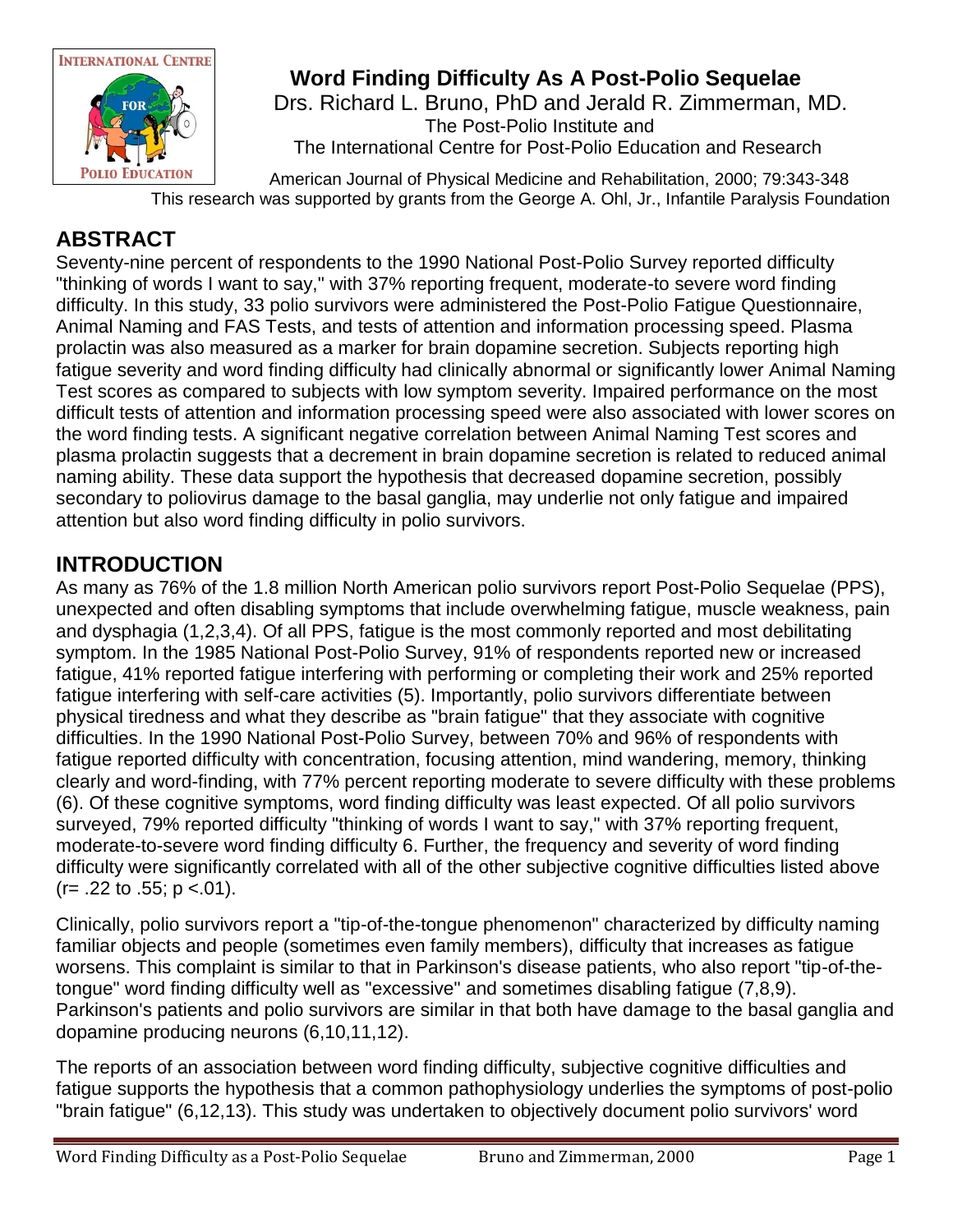finding difficulty and to identify its relationship to fatigue, neuropsychologic processes requiring cortical activation and a peripheral marker for brain dopamine secretion.

### **METHODS**

Subjects. Subjects were recruited from treated patients and via local post-polio support groups. Potential subjects completed and mailed in a polio and medical history form and the Post-Polio Fatigue Questionnaire 6. On the Questionnaire, respondents rated their typical daily fatigue severity and difficulty with word finding on 6 point scales ranging from "none" through "severe." A phone interview was conducted and individuals were excluded if they were over 59 years old, had any medical or psychological condition that could cause fatigue or cognitive impairment (e.g., major depressive episode, thyroid disease, cerebrovascular or cardiac disease, anemia, respiratory insufficiency, sleep apnea or hypopneas, lupus or diabetes) or if they were taking medications that could cause fatigue or cognitive impairment (e.g., antidepressants or benzodiazepines). Subjects were interviewed when they reported for testing and their medical and psychiatric symptoms and history were confirmed. Thirty-three subjects were selected, giving a power of >.80 at a two-tailed alpha level of  $p < 0.05$ .

Eighteen females and 15 males participated, ages 38 to 59 years (Table 1). The average subject was hospitalized when she contracted polio in 1950 at age 5 and had one limb permanently weakened. The subjects' demographic data are consistent with the profile of North American polio survivors seen in the National Post-Polio Surveys (5,6).

Procedure. Subjects were asked to eat their usual morning meal and to limit themselves to two 8 oz. cups of a caffeine containing beverage prior to testing. Subjects arrived between 8:15 AM and 2:45 PM whereupon the experimental procedure was described and the subjects gave written informed consent. Subjects were then taken to the hospital's hematology laboratory where venous blood was drawn. Plasma prolactin was assayed by a commercial laboratory using CIBA-Corning ACS immunochemiluminometric kits. Prolactin was used as an indirect measure of brain dopamine. Since dopamine is the endogenous prolactin inhibiting hormone, a reduction in brain dopamine is inferred from an elevation in plasma prolactin 14. Premenopausal women were studied during their luteal phase to control for the effects of ovulation on prolactin. Blood also was drawn by finger-stick for a study of blood glucose and post-polio fatigue (data to be presented elsewhere). Subjects were asked to report their fatigue on a 6 point scale (from "none" through "severe") before taking tests of attention, information processing speed and word finding that were given in the following order: The Paced Auditory Serial-Addition Test assessed complex attention and information processing speed by requiring subjects to listen to 60 digits presented by a tape recording at a speed of one digit every 1.6 seconds, and to add the first digit to the one following it, say the sum, and then add the next digit to the last one presented (e.g., 3 and then 5 are presented, and the subject says, "8;" the next presented digit is "4" and the subject says, "9") (15); The Double Letter Cancellation Test required subjects to cross-out two specified letters on a sheet filled with various other letters in the shortest possible time to assess selective and sustained attention 16; The Trail Making Tests assessed visual scanning and visual motor speed by requiring subjects to draw a line to sequentially connect circles containing 25 ascending numbers (Trails A) or sequentially but alternately connect circles containing ascending numbers and the letters of the alphabet (Trails B) in the shortest possible time 17; Subjects were asked to name as many animals (Animal Naming Test) and words beginning with F, A and S (FAS Test) as they could in one minute 18; The Gordon Diagnostic System continuous performance test measures focused and sustained attention. The continuous performance test required subjects to watch for numbers, each presented for 2 seconds, on a 1 cm. x 2 cm. LED display flanked by two identical LED displays (19). Subjects were instructed to press a button only when the number "9" appeared immediately following the number "1" as the two flanking LED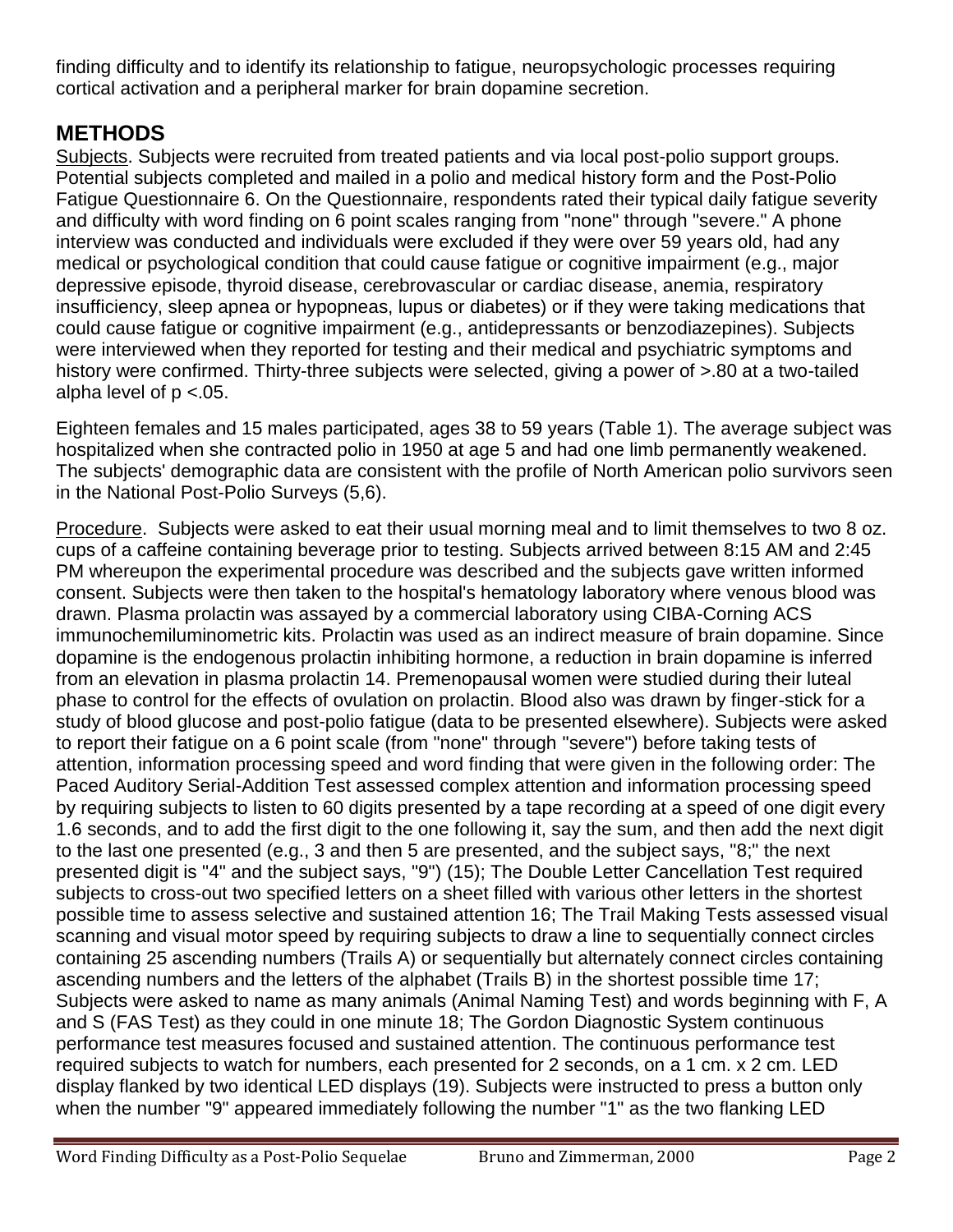displays also presented numbers including "9" and "1" (the distractibility task) or when the flanking displays were dark (the vigilance task). Each task lasted for 6 minutes. The number of times the button was pressed when a "9" appeared immediately following a "1" were summed and displayed as "correct" responses. All neuropsychological tests were administered and scored according to accepted procedures. Data analysis. Statview 4.5 was used to perform statistical analyses (20). Descriptive statistics (Table 1) and Pearson product-moment intercorrelations (Table 2) were calculated for all variables. Since a Post-Polio Fatigue Questionnaire severity rating of "moderate" is considered clinically significant, subjects who reported less than moderate severity of daily fatigue, of fatigue at the time of testing or of difficulty with daily word finding were designated as having "low" symptom severity; subjects reporting moderate or higher severity of fatigue or of difficulty with word finding were designated as having "high" symptom severity. Independent groups t-tests were then used to compare a Animal Naming and FAS Test scores between low and high symptom severity subjects (Table 3) (11).

# **RESULTS**

Descriptive Statistics. Subjects had resting plasma prolactin values ranging from 2.7 to 16.3 ng/ml. These values were typical of resting prolactin levels measured in healthy individuals and are within the normal range (14,21). There were no significant correlations between prolactin and time of blood drawing, age or gender as has been reported in other studies 21 (Table 2). The mean Animal Naming Test score was 19.8, just above the 18 words expected for a normal adult. The mean FAS Test score was 40.8 words which was at the 78th percentile. The mean Cancellation Test and Trail Making Test scores were within normal limits. The mean continuous performance test vigilance task score was 29.5, just above the lower limit of normal, while the mean continuous performance test distractibility task and Paced Auditory Serial-Addition Test scores were clinically abnormal. Correlations. The mean Animal Naming Test score was significantly negatively correlated with plasma prolactin and the Trail Making Test score (Part B), and significantly positively correlated with the continuous performance test vigilance score and the Paced Auditory Serial-Addition Test scores. The mean FAS Test score was significantly negatively correlated with the Trail Making Test score (Part B) and significantly positively correlated with the Paced Auditory Serial-Addition Test score. These correlations indicate that poorer performance on the word findings tests was associated with a higher plasma level of prolactin (Animal Naming Test), a longer time to complete the Trail Making Test (Animal Naming and FAS Tests) and fewer correct responses on the continuous performance test (Animal Naming and FAS Tests) and the Paced Auditory Serial Addition Test (Animal Naming Test).

Group Comparisons. When the Post-Polio Fatigue Questionnaire symptom ratings were used to group subjects, those with high severity of daily fatigue, of fatigue at the time of testing and of difficulty with word finding had significantly lower Animal Naming Test scores, with scores in the latter two groups being clinically abnormal. There were no differences in FAS Test scores between the low and high groups for any of the symptoms.

# **DISCUSSION**

Polio survivors' subjective fatigue-related difficulty "thinking of words I want to say" was corroborated by significantly lower or clinically abnormal Animal Naming Test scores in subjects with high severity of fatigue and word finding difficulty. Their impaired performance on the most difficult tests of attention and information processing speed, which is the neuropsychologic hallmark of post-polio fatigue, was also associated with lower scores on word finding tests. Further, the significant negative correlation between Animal Naming Test scores and plasma prolactin suggests that a decrement in brain dopamine secretion is related to reduced animal naming ability (13). These findings are reminiscent of deficits in Parkinson's disease whose neuropathology results directly from reduced dopamine production within the basal ganglia. Parkinson's patients also report "tip-of-the-tongue" word finding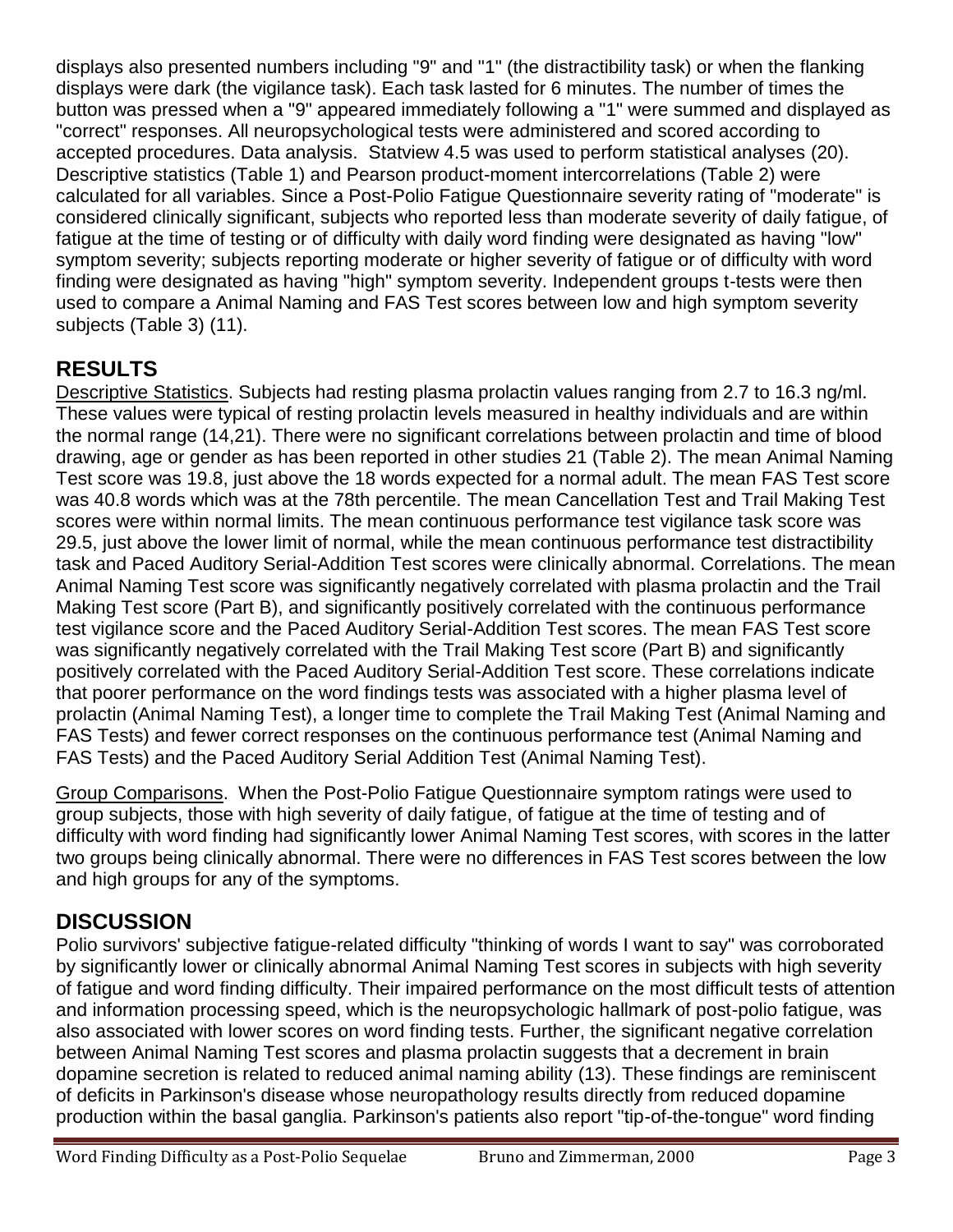difficulty and have impaired performance on tests attention and word finding, including the Trail Making and Animal Naming Tests (7,22,23). Tomer, et al. found that Parkinson's patients had scores on Animal Naming (x=17) and FAS (x=39) Tests that were nearly identical to those of the high symptom severity post-polio subjects (24). In another study of Parkinson's patients, Animal Naming Test improved when subjects were cued with categories (i.e., telling subjects where the animals to be named lived), their mean score increasing from 18 to 26 words (25). The cuing inherent in the FAS Test, which provides a letter to prompt word recall, may make it less sensitive to impairments of word finding and explain why Animal Naming Test scores (and not FAS Test scores) were related to prolactin levels and symptom severity. Randolph, et al. attributed Parkinson's patients' impaired animal naming ability to "disruption of prefrontal function at the level of the basal ganglia (that) may involve an interruption of the basal ganglia-thalamocortical pathways." Lesions of neurons comprising these pathways - the putamen, globus pallidus and thalamus - have been associated with impairment of naming ability (25,26,27). Object naming is impaired after left-sided electrical stimulation of the thalamus while putamenal lesions in the non-dominant hemisphere have been suggested to impair "activation and execution of automatic speech programs." (28,29) Neurons within the basal gangliathalamocortical pathways are known to be damaged by the poliovirus, as are the dopamine producing neurons whose input to the basal ganglia is necessary for these pathways to stimulate the cortex (6,10,11,12). Damage within these pathways and to dopamine-producing neurons is thought to cause the decreased cortical activation hypothesized to be responsible for polio survivors' "brain fatigue" and its associated cognitive symptoms 30. Slowing of right hemisphere electroencephalographic (EEG) activity in polio survivors, an indicator of decreased cortical activation, was significantly positively correlated with both daily fatigue severity and plasma prolactin, which were themselves significantly positively correlated (31). The present findings of lower Animal Naming Test scores in subjects with high fatigue, and the correlation of Animal Naming Test scores with plasma prolactin, suggest that a decrease in dopamine secretion may participate not only in fatigue and impaired cortical activation, but also in word finding difficulty. A reduction in dopaminergic input to and stimulation of the putamen has been suggested to prevent "activation (of) movements to express already formulated language in speech" and may thereby give rise to "tip-of-the-tongue" word finding difficulty in both polio survivors and Parkinson's patients. This suggestion is supported by the finding that bromocriptine, a direct-acting dopamine-2 receptor agonist, increased Animal Naming Test scores in nonfluent aphasic adults (32,33) and reduced subjective difficulties with fatigue, attention and word finding in polio survivors with severe daily fatigue (34).

Our clinical experience, that word finding difficulty decreases when polio survivors reduce fatigue by decreasing physical overexertion and emotional stress, is supported by the correlation of subjective fatigue with word finding difficulty (2,5). Polio survivors with "brain fatigue" and associated cognitive symptoms must be encouraged to employ all conservative techniques that have been found to be effective in treating fatigue to also treat their word finding difficulty, including energy conservation, work simplification, pacing activities, frequent rests and the use of assistive devices. Only when these techniques have been consistently applied and found to be insufficient to reduce fatigue and improve word finding should a trial of bromocriptine be attempted (35,36,37).

**ACKNOWLEDGEMENTS** The authors gratefully acknowledge the participation of the subjects, the continued support of the George Ohl Foundation, Jr. Infantile Paralysis Foundation, the assistance of Susan Laskoski, M.A., CCC/SLP and Thomas Bundick, Ph.D., and the efforts and expertise of Mary Ann Solimine, R.N., M.L.S., without whom this work would not have been possible.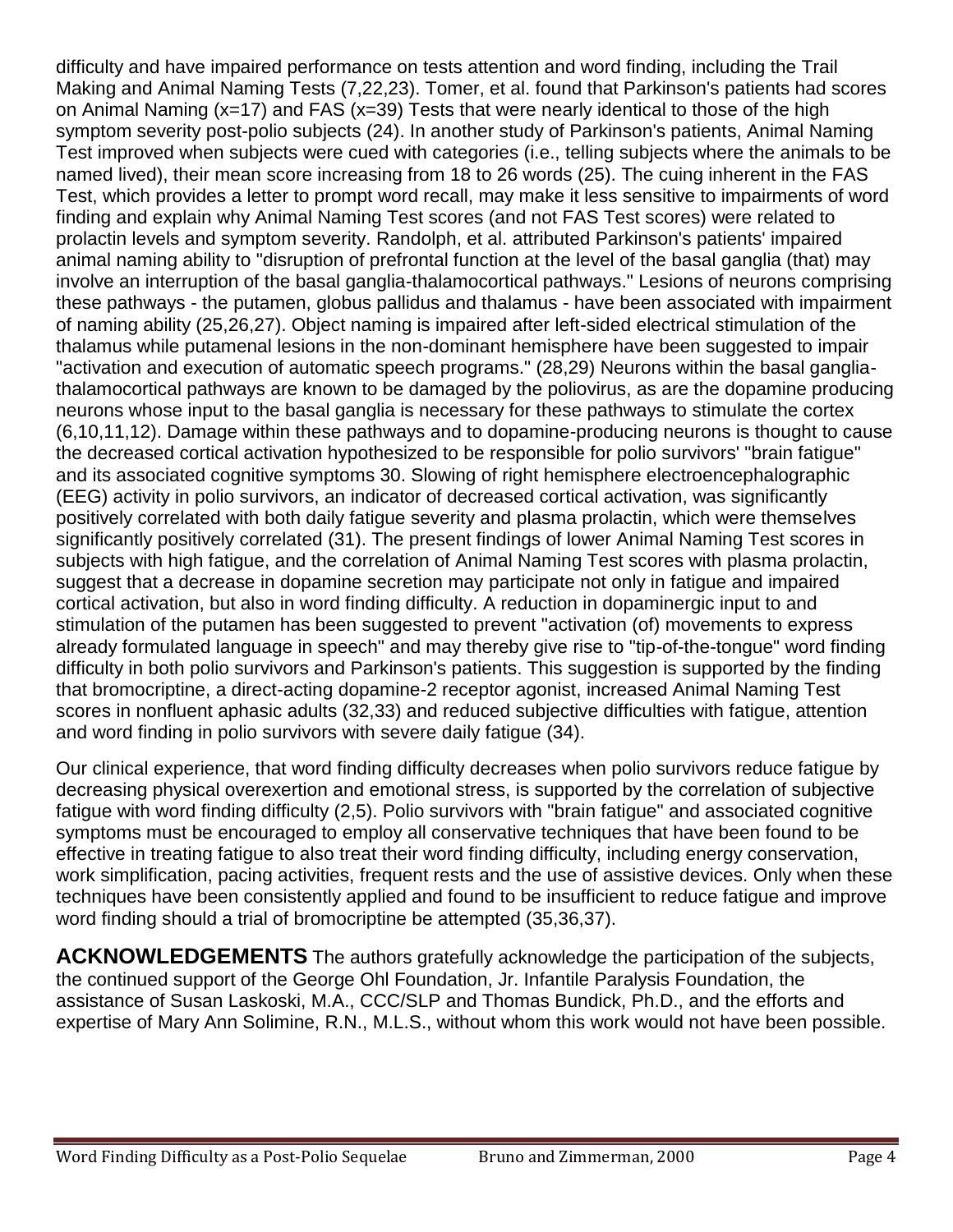#### **REFERENCES**

- 1. Bucholtz, D.W, & Jones, B. (1991). Post-Polio dysphagia: Alarm or caution. Orthopedics, 14, 1303- 1305.
- 2. Frick, N.M., & Bruno, R.L. (1986). Post-Polio Sequelae: Physiological and psychological overview. Rehabilitation Literature, 47, 106-111.
- 3. Parsons, P.E. (1989). National Health Interview Survey. Hyattsville, Maryland: National Center for Health Statistics
- 4. Ramlow, J., Alexander, M., & LaPorte, R. (1992). Epidemiology of the Post-Polio Syndrome. American Journal of Epidemiology, 136, 769-785.
- 5. Bruno, R.L., & Frick, N.M. (1987). Stress and "Type A" behavior as precipitants of Post-Polio Sequelae. In L.S.Halstead, & D.O. Wiechers DO (Eds.), Research and Clinical Aspects of the Late Effects of poliomyelitis (pp.145- 155). White Plains, NY: March of Dimes Research Foundation
- 6. Bruno, R.L., Frick, N.M., & Cohen, J. (1991). Polioencephalitis, stress and the etiology of Post-Polio Sequelae.Orthopedics, 14, 1269-1276.
- 7. Mayuex, R., Matison, R., & Rosen, J. (1981). Tip-of-thetongue anomia in Parkinson's Disease.
- 8. Neurology, 31, 102.
- 9. van Hilten, J.J., Hoogland, G., & van der Velde, E.A.. (1993). Diurnal effects of motor activity and fatigue in Parkinson's disease. Journal of Neurology, Neurosurgery & Psychiatry, 156, 874-877.
- 10. Bodian, D. (1949). Histopathological basis of clinical findings in poliomyelitis. American Journal of Medicine, 6, 563-578.
- 11. Bruno, R.L., Cohen, J., Galski, T., & Frick, N.M. (1994). The neuroanatomy of post-polio fatigue. Archives of Physical Medicine and Rehabilitation, 74, 1061-1065.
- 12. Bruno, R.L., Sapolsky, R., Zimmerman, J.R., & Frick, N.M. (1995). The pathophysiology of a central cause of postpolio fatigue. Annals of the New York Academy of Sciences, 753, 257-275.
- 13. Bruno, R.L., Galski, T., & DeLuca, J. (1993). The neuropsychology of post-polio fatigue. Archives of Physical Medicine and Rehabilitation, 74, 1061-1065.
- 14. Cleare, A.J., Bearn, J., & Allain, T. (1995) Contrasting neuroendocrine responses in depression and chronic fatigue syndrome. Journal of Affective Disorders , 35, 283-289.
- 15. Gronwall, D.M.A. (1977). The paced auditory serialaddition task: A measure of recovery from concussion. Perceptual and Motor Skills, 44, 367-373.
- 16. Lezak, M.D. (1976) Neuropsychological Assessment. New York: Oxford University Press.
- 17. Reitan, R.M. (1985). The Halstead-Reitan Neuropsychological Battery: Theory and Clinical Practice. Tucson: Neuropsychology Press.
- 18. Spreen, O., & Benton, A.L. (1977). Neurosensory center comprehensive examination for aphasia. Victoria, B.C.:University of Victoria.
- 19. Gordon, M. (1986). Microprocessor-based assessment of attention deficit disorders (ADD). Psychopharmacology Bulletin, 22, 288-290.
- 20. Haycock, K.A., Rodi, J., & Gagnon, J. (1992). Statview. Berkeley: Abacus.
- 21. McBride, P.A., Tierney, H., & De Meo, R. (1990). Effects of age and gender on CNS serotonergic responsivity in normal adults. Biological Psychiatry, 27, 1143-1155.
- 22. Levin, B.E., Llabre, M.M., & Weiner, W.J. (1989). Cognitive impairments associated with early Parkinson's Disease. Neurology, 39, 557-561.
- 23. Stam, C.J., Visser, S.L., & Op de Coul, A.A.W. (1993). Disturbed frontal regulation of attention in Parkinson's Disease. Brain, 116, 1139-1158.
- 24. Tomer, R., Levin, B.E., & Weiner, W.J. (1993). Side of onset of motor symptoms influences cognition in Parkinson's Disease. Annals of Neurology, 34, 579-584.
- 25. Randolph, C., Braun, A.R., Goldberg, T.E., & Chase, T.N. (1993). Semantic fluency in Alzheimers, Parkinsons and Huntingtons Disease: Dissociation of storage and retrieval failures. Neuropsychology, 7, 82-88.
- 26. Laplane, D., Levasseur, M., & Pillon, B. (1989). Obsessive-compulsive and other behavioral changes with bilateral basal ganglia lesions. Brain, 112, 699-725.
- 27. Strub, R.L. (1989). Frontal lobe syndrome in a patient with bilateral globus pallidus lesions. Archives of Neurology, 46, 1024-1027.